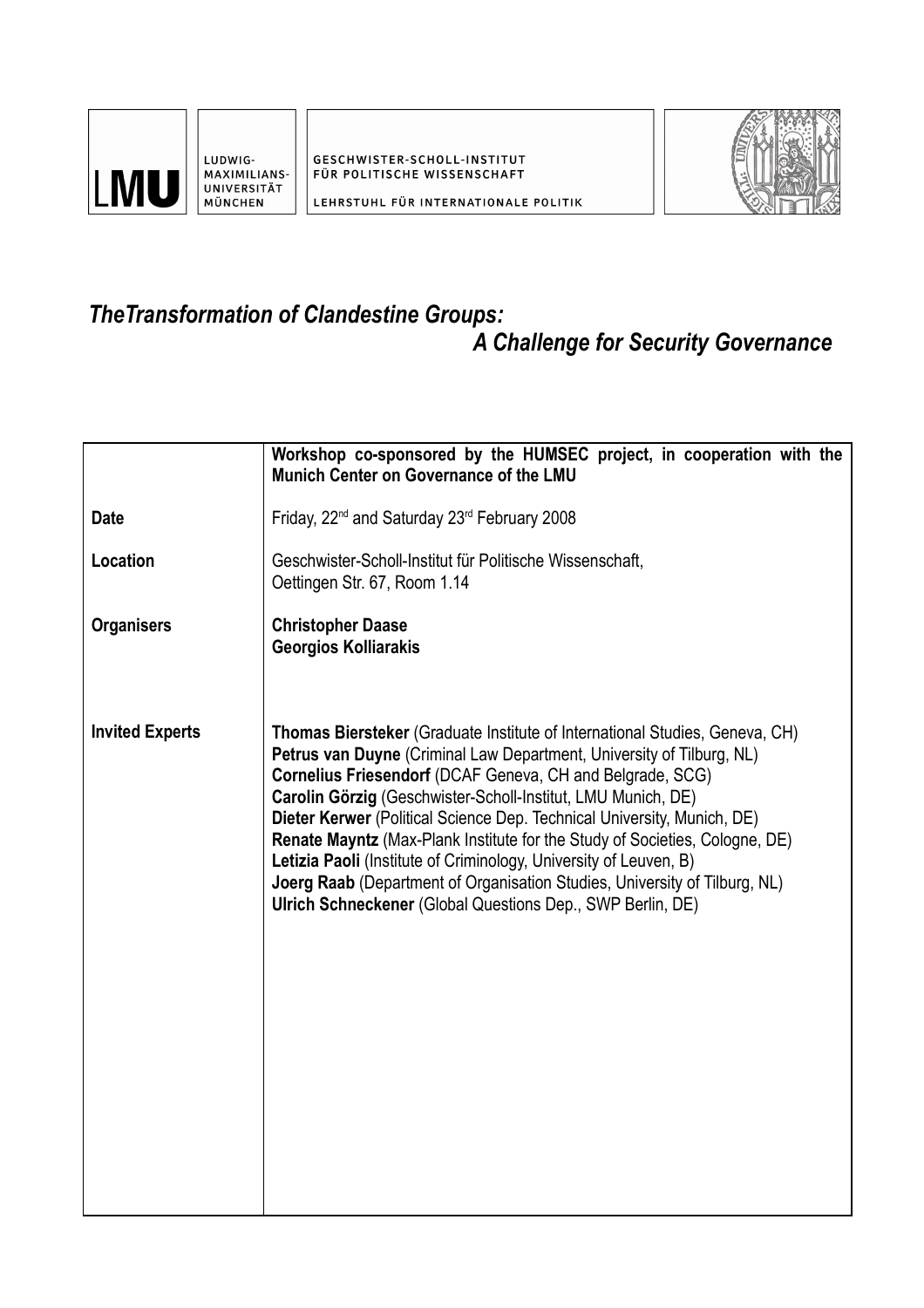| <b>Topic and Scope</b> | In the past few years violent actors have proliferated on the global scene. Locally<br>embedded but transnationally connected groups often achieve results that are<br>disproportionate to their initial capabilities and disaggregated from their original<br>cause. A particular challenge concerning these actors' activities is the blurring of<br>constitutive distinctions between internal and external security, private and political<br>violence, warfare and crime. Recent diagnoses have pointed to a misfit between<br>the innovations of networked clandestine groups on the one hand, and the problem-<br>solving capacity of state and interstate agencies on the other. The latter seem to lag<br>behind as they tend to reproduce policy concepts and practices of the past, which<br>may be ineffective or even counterproductive. The challenge posed thereby for<br>security governance provides the point of entry for this research endeavour.                                                                                                                                                                                                                                                                                                                                                                                                                                |
|------------------------|------------------------------------------------------------------------------------------------------------------------------------------------------------------------------------------------------------------------------------------------------------------------------------------------------------------------------------------------------------------------------------------------------------------------------------------------------------------------------------------------------------------------------------------------------------------------------------------------------------------------------------------------------------------------------------------------------------------------------------------------------------------------------------------------------------------------------------------------------------------------------------------------------------------------------------------------------------------------------------------------------------------------------------------------------------------------------------------------------------------------------------------------------------------------------------------------------------------------------------------------------------------------------------------------------------------------------------------------------------------------------------------------------|
|                        | Identifying patterns of organization and analyzing innovation strategies of<br>clandestine groups is a promising task if we are to explain their emergence and<br>change as well as to yield insights for security policy. How do information and<br>communication technologies together with diversified and distributed modes of<br>organization lead to the formation of new actors? Which are the conditions that<br>facilitate violent experts' knowledge and finance transfer? How do multiple<br>interactions among state and non-state actors give rise to unprecedented<br>cooperation and conflict interfaces? How are such interfaces the topoi of change for<br>the actors' motives, goals, and strategies? Which are the systemic differences of<br>state and non-state actors' mechanisms of innovation? How should scarce<br>resources be selected and efficiently allocated in order to avoid rigidification and<br>lock-in of countermeasures into obsolete strategic frames? How do designations but<br>affect<br>self-understandings<br>the legalization/illegalization<br>also<br>and<br>the<br>politicization/depoliticization of the clandestine groups and their actions? Last but<br>not least, we seek to problematize established notions of order and stability on the<br>background of adapting to and gaining resilience within fast-shifting security<br>environments. |
|                        | In this context we wish to focus upon current as well as historical cases of covert<br>and overt, 'legal' and 'illegal' networks, upon political, guerrilla, terrorist, and<br>criminal groups that have formed, transformed, fused, or dissolved. By inviting a<br>diverse group of experts from the fields of International Relations, Security and<br>Conflict Studies, Criminal Law, Terrorism research, Economic Geography, and<br>Organization Sociology to deliver a think piece on these issues from their<br>perspective and brain-storm afterwards, we aim at (1) initiating a series of<br>workshops that will lead to the publication of an edited volume, and potentially the<br>formulation of an application for a novel research project; (2) profiting from<br>transdisciplinary synergies during and after the workshops; and (3) winning<br>substantial theoretical insights that would be of high relevance to the design and<br>practice of security governance.                                                                                                                                                                                                                                                                                                                                                                                                                |